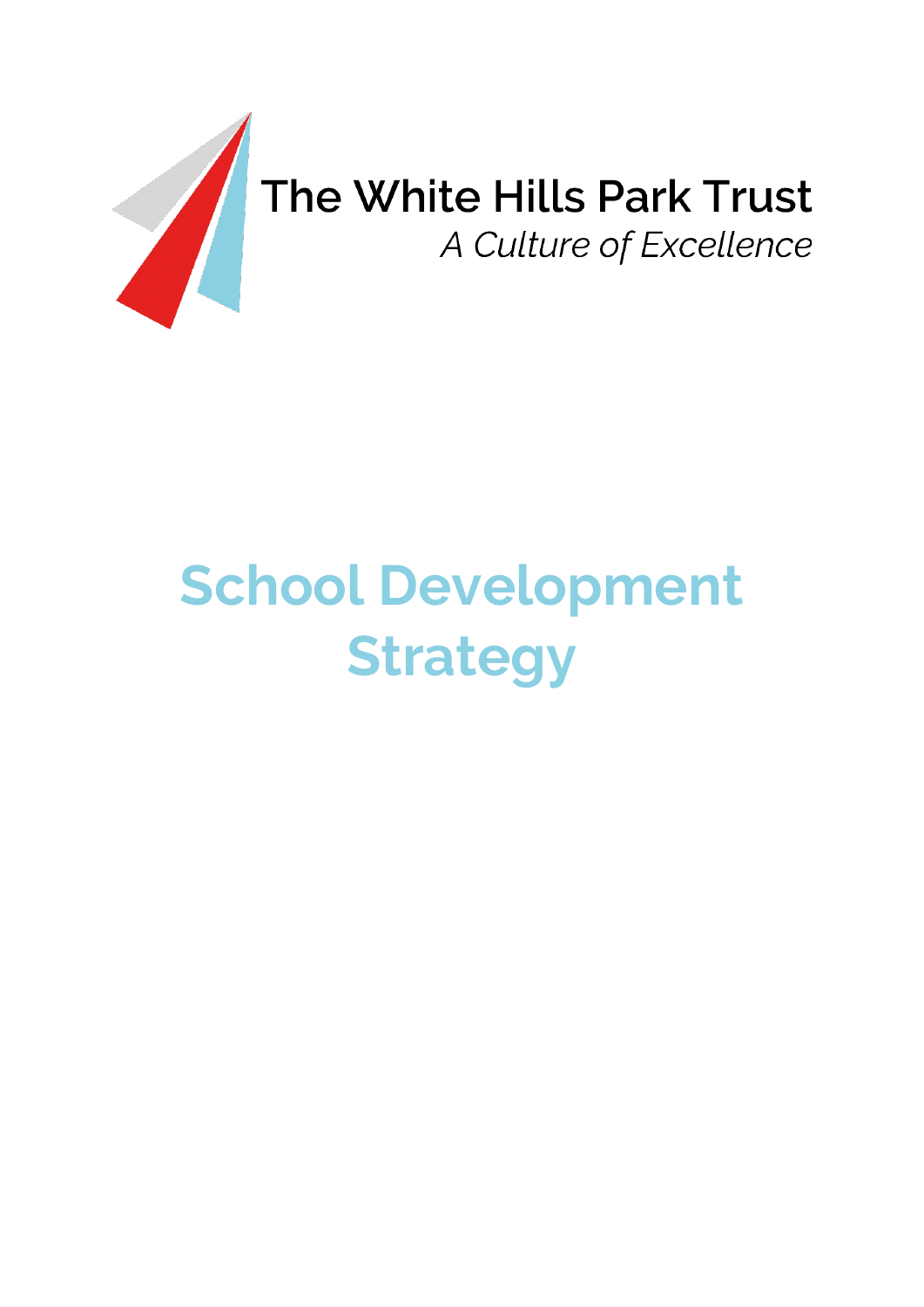# A **Purpose and Aims**

In our Trust, we expect the very best for every child and young person in every aspect of their development – academic, emotional, cultural and physical. We recognise our collective responsibility to ensure that we bring this about. Our schools have come together so that by working together, we can improve the opportunities and outcomes for all of our pupils.

It is our minimum expectation that the Quality of Education in all of our schools is at least good. This is evidenced through our own quality assurance, through Ofsted inspection judgements and through pupil outcomes. The purpose of our School Development strategy is to ensure that this is maintained and that all of our schools continue to improve.

Our School Development Strategy is founded on the principles and ethos of our Trust:

- Schools are autonomous, but we have a collective stake in each others' success
- We share generously and honestly
- We have a broad and rich curriculum, which recognises the diversity of our school community and the wider world
- CPD is the heart of improvement
- Our schools are truly inclusive

How is this achieved?

- Our evaluation of provision is accurate, detailed, evidence-based and diagnostic (QA and School Review – Section C)
- We support leadership and governance so that they maintain their focus on the important elements of School Development (Section D)
- We support staff development through an extensive and detailed programme of high-quality staff development (CPD – Section E)
- We support individual school provision through the implementation of Trust-wide strategies (e.g. DA, Safeguarding, Careers – Section F)
- We intervene where necessary to support rapid improvement (Section G)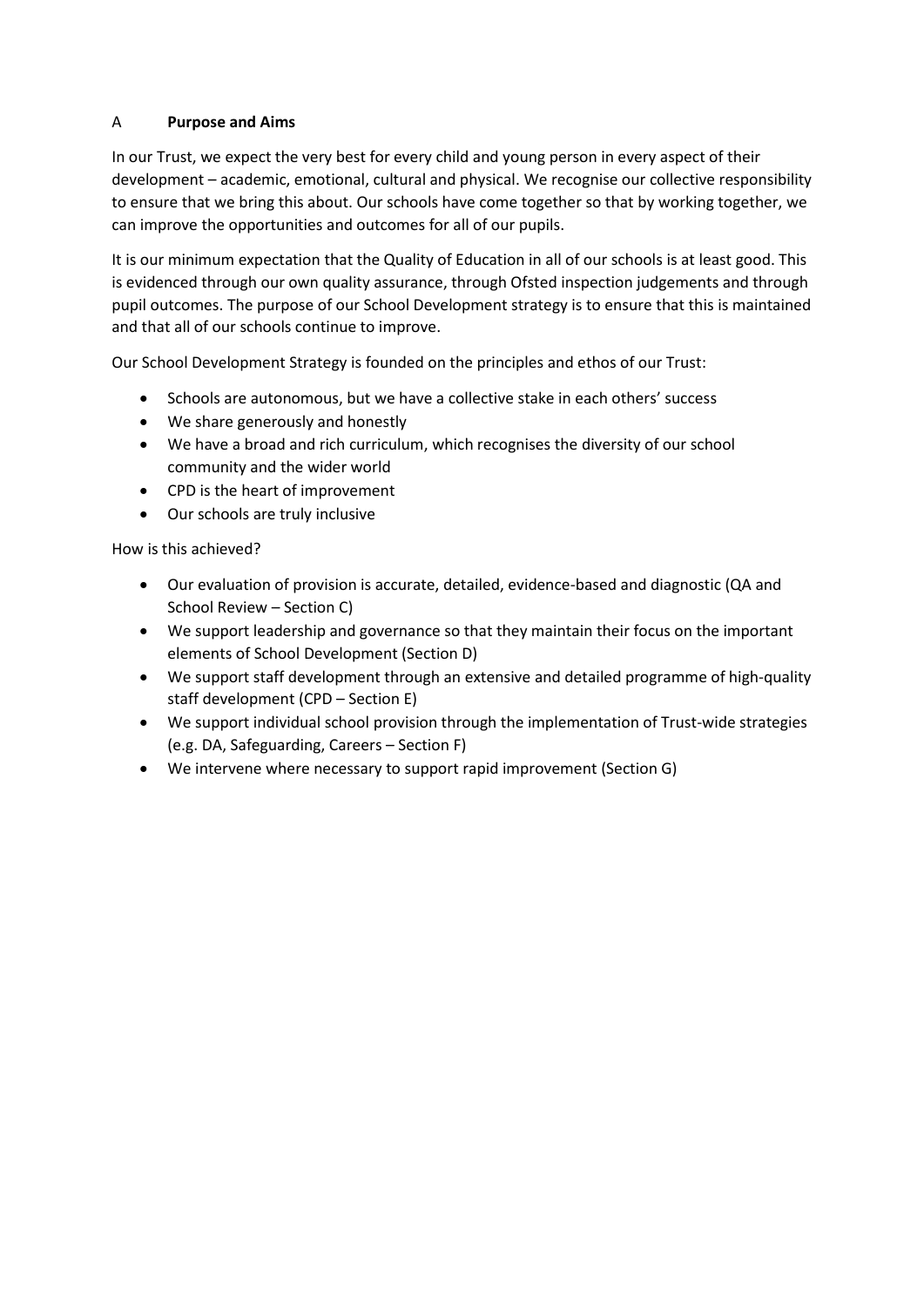# **B School Development Team**

| <b>CEO</b>             | Paul Heery             | Paul is the senior Secondary Lead across the Trust and   |
|------------------------|------------------------|----------------------------------------------------------|
|                        |                        | provides advice, support and challenge to primary        |
|                        |                        | schools. He leads secondary Quality Assurance and        |
|                        |                        | development.                                             |
| Director of            | Jacquie Sainsbury      | Jacquie is the senior Primary Lead across the Trust and  |
| Primary                |                        | provides advice, support and challenge to primary        |
|                        |                        | schools. She leads primary Quality Assurance and         |
|                        |                        | development.                                             |
| Director of Staff      | Lisa Rockley           | Lisa provides expert leadership in teaching and learning |
| Development            |                        | and co-ordinates CPD programmes across the Trust. She    |
|                        |                        | also manages the ECT and teacher support                 |
|                        |                        | programmes.                                              |
| Data Officer           | <b>Catherine Hayes</b> | Catherine and Sandie provide detailed analysis of        |
|                        | Sandie Wilson          | school and pupil-level data to support SLTs and LGBs in  |
|                        |                        | evaluating performance and identifying priorities for    |
|                        |                        | improvement                                              |
| <b>Trust SEND Lead</b> | Janet Rigby            | Janet provides expert advice, support and training to    |
|                        |                        | school Sencos, teachers and teaching support staff       |
| <b>Lead Teachers</b>   |                        | Lead Teachers are high-performing teachers from Trust    |
|                        |                        | schools who have demonstrated their capacity to          |
|                        |                        | provide additional support and leadership within their   |
|                        |                        | specialist area. They are deployed to work with          |
|                        |                        | individual schools and teachers, or to carry out cross-  |
|                        |                        | Trust projects                                           |

The School Development Team meets monthly to discuss priorities and identify areas of support.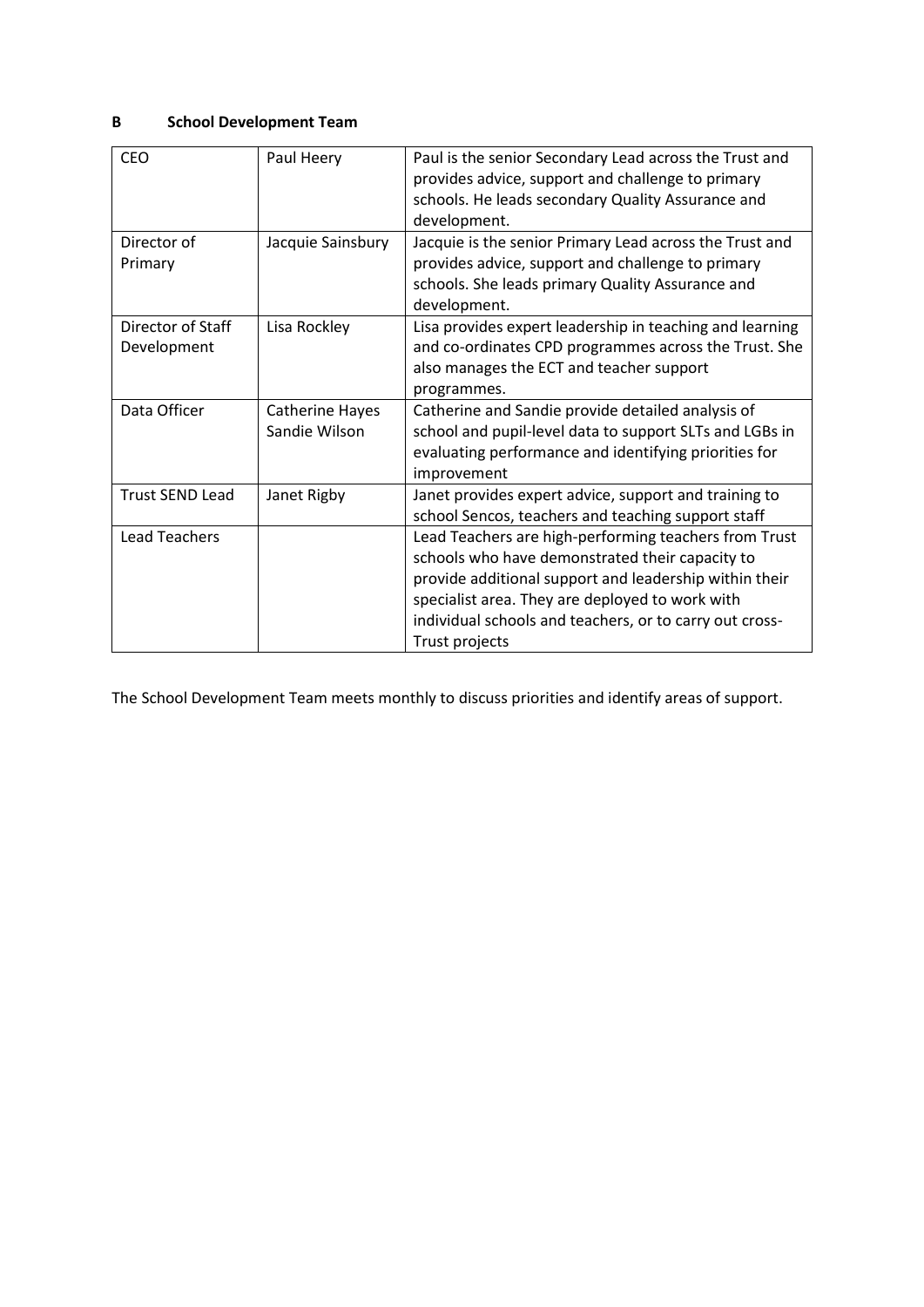# C **Quality Assurance and School Review**

The Trust's Quality Assurance process supports school self-evaluation and improvement. It is a collaborative process that supports school leaders' own QA. It allows Trustees and Local Governing Bodies to maintain an accurate picture of school performance through a cycle of evidence-based review and evaluation, including a Trust-wide risk assessment process that leads to categorisation of schools.

The following table sets out the minimum Quality Assurance processes for each Academy:

| 'Deep Dive'          | CEO / DPS       | Termly   | Support school QA through     | Report to HT / LGB |
|----------------------|-----------------|----------|-------------------------------|--------------------|
| subject review       |                 |          | a subject review in line with |                    |
|                      |                 |          | 'Deep Dive' methodology       |                    |
| Theme -              | <b>Trust SI</b> | Once     | Support school QA through     | Report to HT / LGB |
| focussed             | Team            | annually | a theme focussed review       |                    |
| review               |                 |          | e.g. Behaviour, SEND          |                    |
| Achievement          | Data Team       | Termly   | Analysis of internal school   | Report to HT / SLT |
| Data Analysis        |                 |          | data termly                   | Summary to LGB /   |
|                      |                 |          | Annual detailed analysis of   | <b>Trust Board</b> |
|                      |                 |          | external performance data     |                    |
| Behaviour /          | Data Team       | Termly   | Analysis of internal school   | Report to HT / SLT |
| Attendance           |                 |          | B&A data termly               | Summary to LGB /   |
| Data Analysis        |                 |          |                               | <b>Trust Board</b> |
| <b>School Review</b> | CEO / DPS       | Annually | Summarise school              | Report / RA rating |
|                      |                 |          | evaluation evidence to        | presented to LGB / |
|                      |                 |          | provide a whole-school        | <b>Trust Board</b> |
|                      |                 |          | report and evaluation.        |                    |
| Safeguarding         | Safeguarding    | Annually | Safeguarding audit of         | Report to HT / SLT |
| Review               | Lead            |          | practice and procedures       | Summary to LGB     |
|                      |                 |          |                               | / Trust Board      |
| Health &             | Director of     | Annually | Health & Safety audit of      | Report to HT / SLT |
| Safety Review        | Property &      |          | practice and procedures       | Summary to LGB /   |
|                      | <b>Estates</b>  |          |                               | <b>Trust Board</b> |

Alongside the programme of timetabled Quality Assurance, members of the School Development Team will support school's own processes by undertaking informal QA alongside school leaders, for example learning walks, scrutiny of work, discussions with pupils.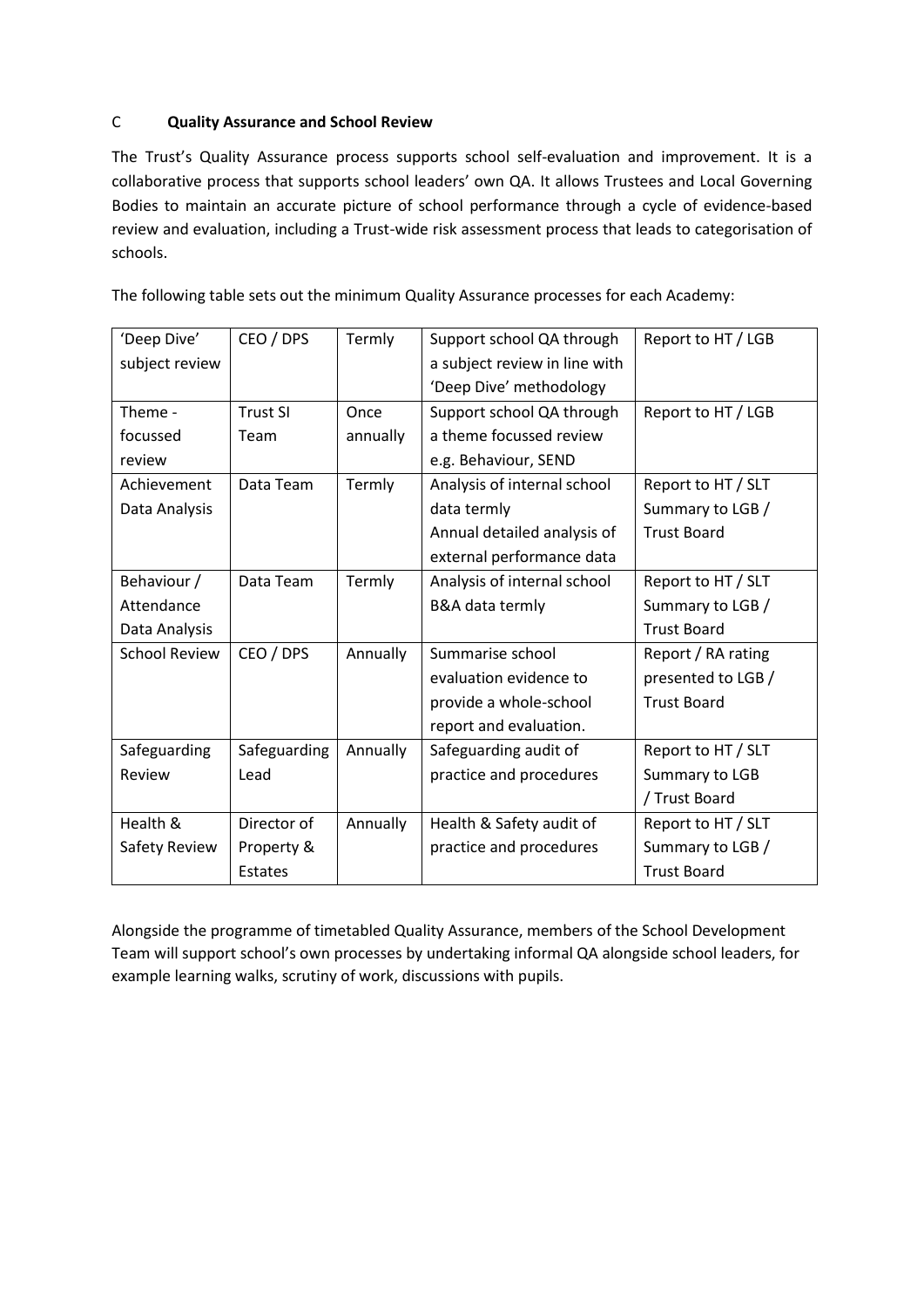#### D **Leadership and Governance**

#### **Leadership**

CEO / DPE meet with Head Teachers in school on a regular basis throughout the year, usually fortnightly. Head Teachers and school leaders can also access support directly from the Chief Operating Officer and other members of the Trust Operations Team.

Head Teachers meet together in Academy Leaders meetings, held every two weeks. This is the key executive forum for the Trust, and allows for information gathering and exchange, policy development and review, and peer support and networking.

Each Headteacher is accountable to the Local Governing Body (LGB) for the overall effectiveness of the academy, including academic achievement. The LGB provides challenge for the Headteacher directly through their Appraisal Committee. The Appraisal Committee meets at least twice a year in order to include a mid-year review of progress towards objectives. The Trust CEO / DPE can provide support for Headteacher Appraisal by undertaking the role of External Adviser.

#### **Governance**

Local Governing Bodies are supported by the Trust Governance Manager, who provides advice and guidance, and ensures that LGBs are meeting their obligations under the Scheme of Delegation. Chairs of Governors (or a nominated representative) meet together as part of the Academy Committee, held every term.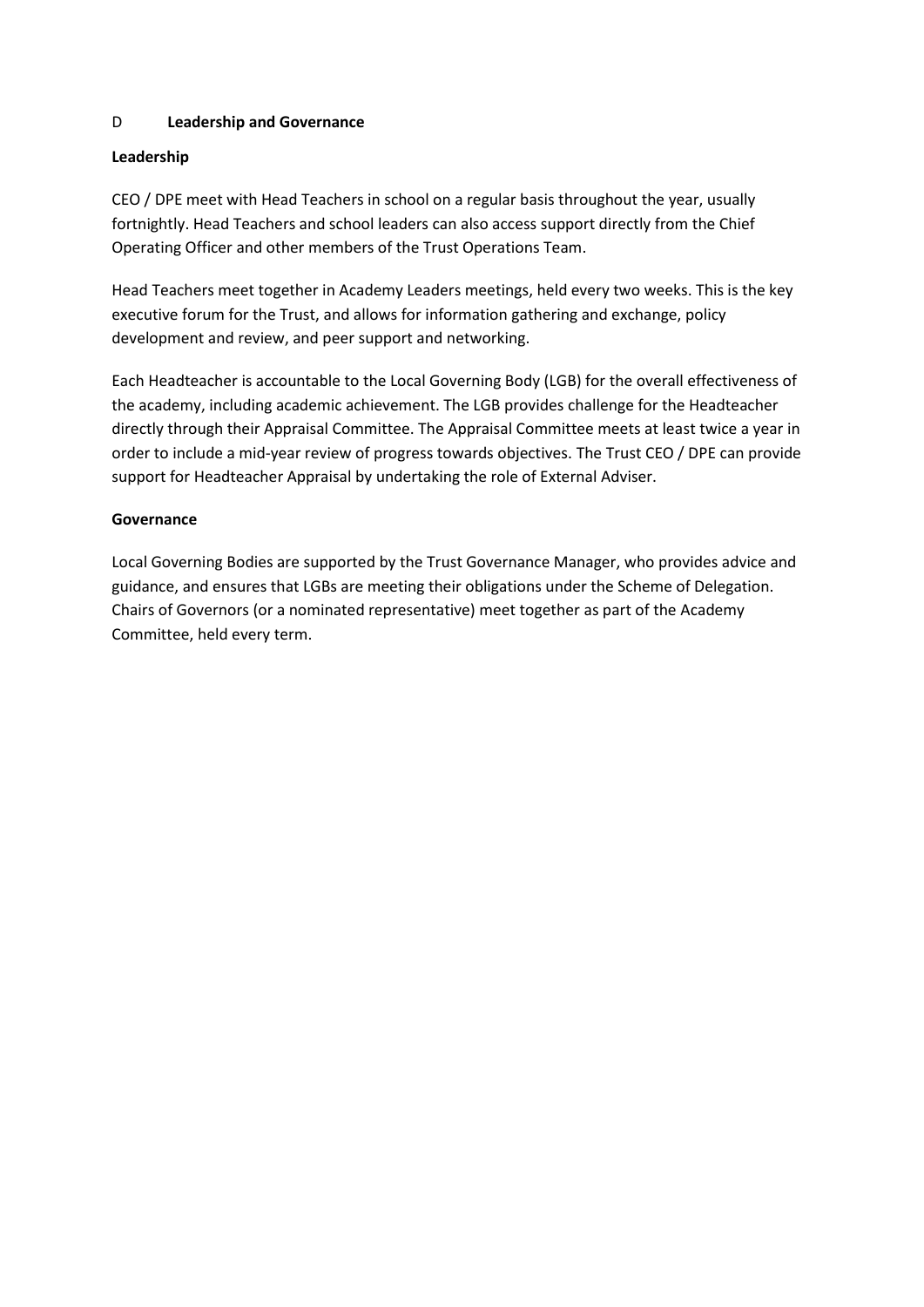# E **Staff Development**

The key to improving schools is providing high-quality opportunities for staff development. The Trust provides an extensive programme of CPD, which is accessible to all staff. This includes, but is not limited to:

- WHP CPD Hub App The App provides free unlimited access to online courses for all staff and governors and provides courses in a wide range of relevant topics.
- The Trust works in partnership with a group of other local MATs and Ambition School Leadership to provide National Professional Qualifications and an Early Careers Teacher programme.
- White Hills Park is the founder member of 'Better Together' a partnership of 17 schools that work together to provide training opportunities in range of areas. The partnership runs a large range of free courses during the year.
- The Trust runs an annual Teaching and Learning Conference, free to all Trust school staff and focussing on an important current aspect of provision. It features presentations and contributions from Trust schools as well as external speakers.
- 'Trust Teaching' is the White Hills Park termly Teaching and learning newsletter. It features articles from school staff and external contributors describing current practice, action research projects in our schools and findings from recent research.
- The Trust supports a range of other CPD activities which arise from discussions with school leaders or within the School Development Team – for example, cross-Trust working parties, research teams, one-off presentations / training sessions.

The School Development Team reviews the staff development programme at each meeting and monitors take up and impact. A termly report is provided to each school setting out the school's engagement with the programme.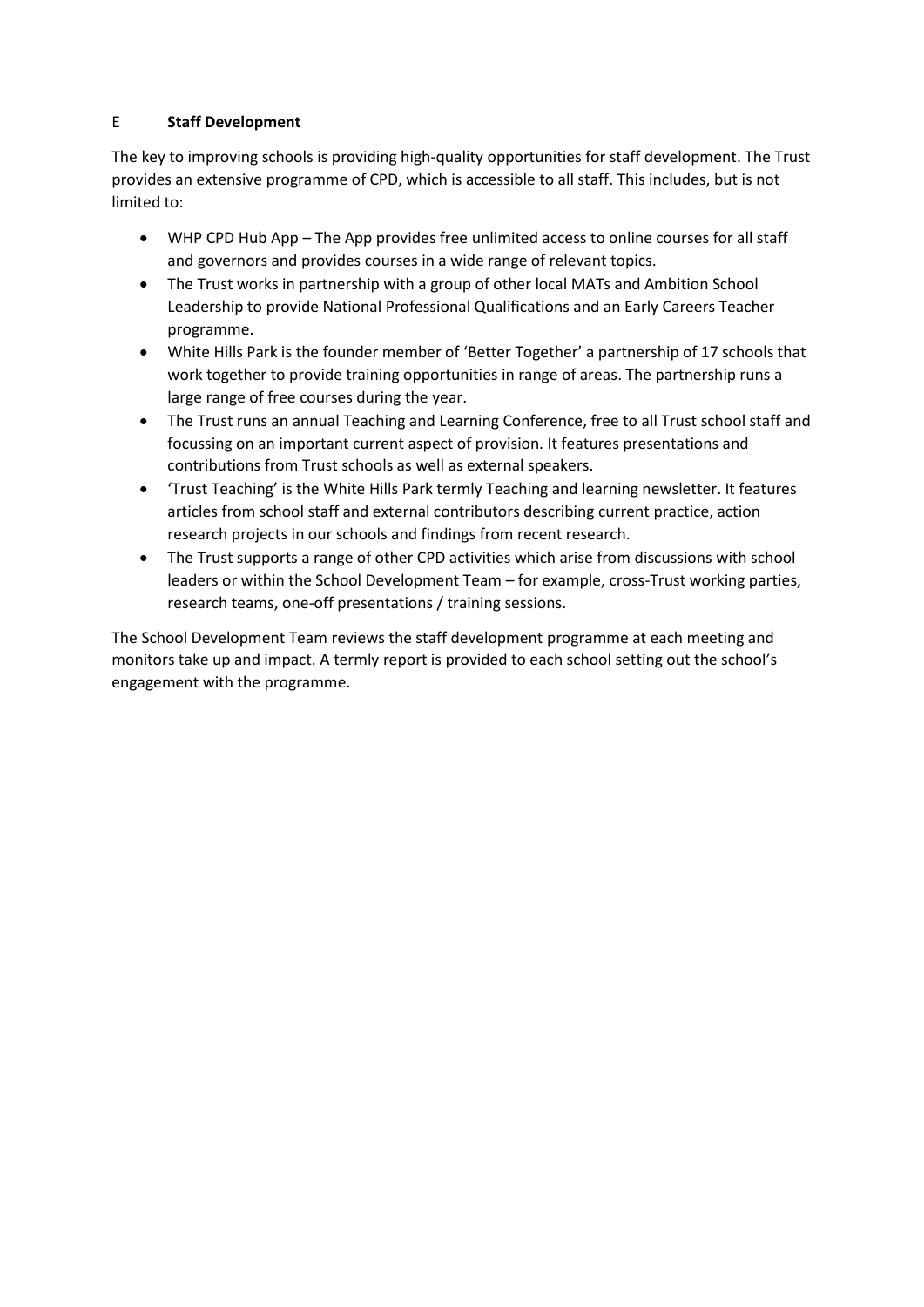# F **Strategic support**

White Hills Park Trust provides additional support for school development in a range of key strategic areas.

• Enrichment

The Trust runs a range of curriculum enrichment activities for schools across the Trust, for example choirs, languages, Duke of Edinburgh. We support schools to source and deliver enrichment for example, through provision of school minibuses or sharing of costs for external providers.

• Safeguarding

The Trust Safeguarding Lead provides training, advice and support for DSLs and carries out an annual safeguarding review.

• Disadvantaged Pupils

The CEO / DPE offer support for Headteachers in the development of the strategy for Disadvantaged Pupils, and the evaluation of its impact. They are able to draw on and share good practice from teachers and school leaders across Trust schools.

• Curriculum

Trust Lead Teachers are available to provide specialist expert support and advice. The School Development Team will identify high-performing teachers across our schools who can provide specialist advice and share good practice.

• Careers

The Trust Careers Lead provides advice and support to enable schools to meet the Gatsby Benchmarks. She organises a range of events across the year to develop their knowledge of the world of work, build aspirations and prepare children and young people for the key decisions in their school life.

• Support Staff

School support staff have access to central team staff to provide targeted and specialist advice.

The School Development Team reviews the strategic support programme at each meeting to monitors effectiveness and decide future deployment.

If the need arises for additional support or development in a school or groups of schools, the School Development Team will work with the schools to put a strategy in place, drawing on expertise from within the Trust or beyond.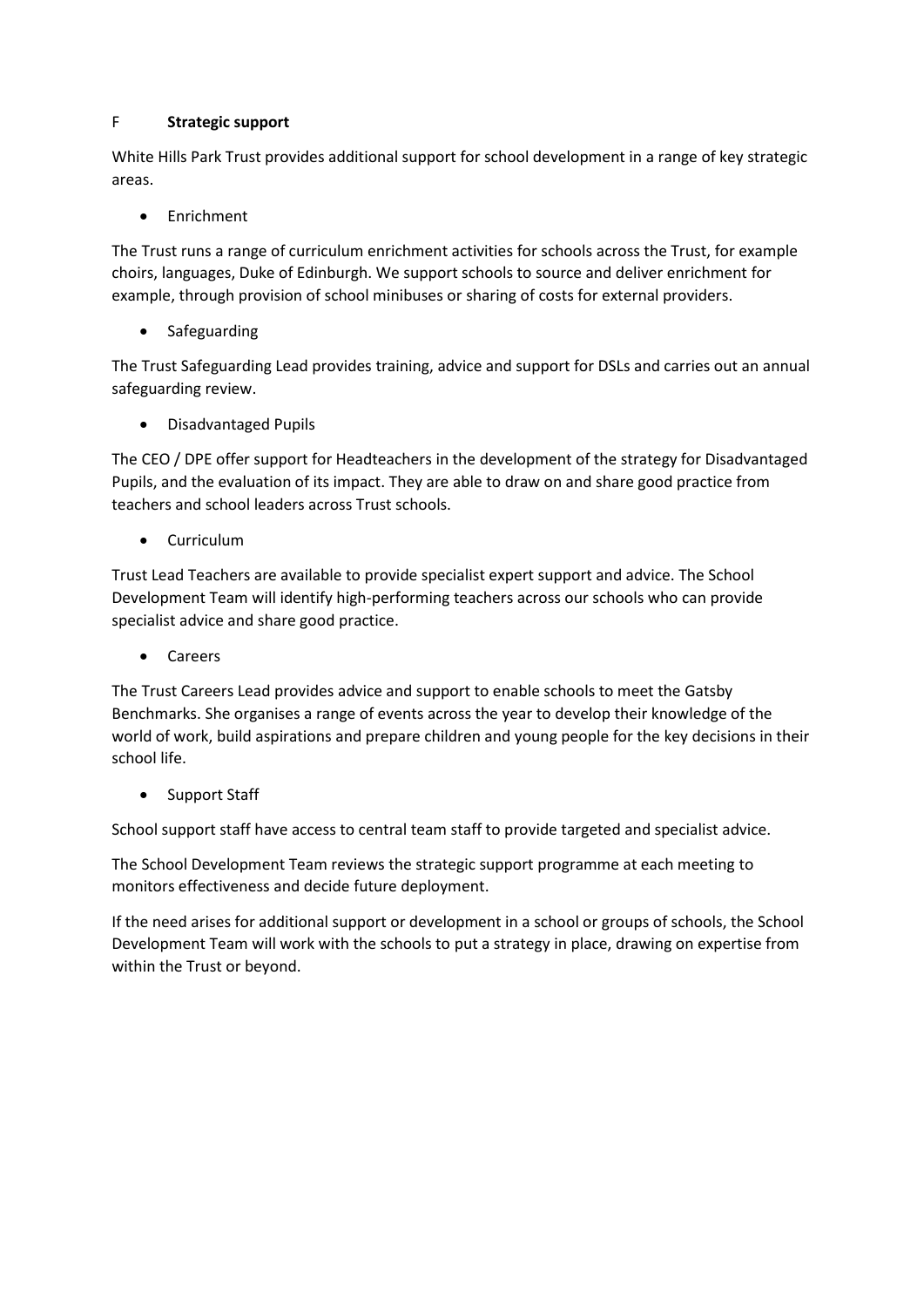#### G **Intervention**

School categorisations are reviewed at each meeting of the School Development Team. The Trust operates a graduated approach to support and intervention, based on categorisation

|                |                                                                                                                                                                                                                                                                  | <b>RISK ASSESSMENT</b>                                                                                                                                                                                                                                                                           |                                                                                                                          |
|----------------|------------------------------------------------------------------------------------------------------------------------------------------------------------------------------------------------------------------------------------------------------------------|--------------------------------------------------------------------------------------------------------------------------------------------------------------------------------------------------------------------------------------------------------------------------------------------------|--------------------------------------------------------------------------------------------------------------------------|
| <b>CAT</b>     | <b>DESCRIPTOR</b>                                                                                                                                                                                                                                                | <b>EXPECTATION</b>                                                                                                                                                                                                                                                                               | <b>TRUST</b>                                                                                                             |
|                |                                                                                                                                                                                                                                                                  |                                                                                                                                                                                                                                                                                                  | <b>INTERVENTION</b>                                                                                                      |
| A              | Schools that are currently<br>judged to be at least good in all<br>areas, with elements of<br>outstanding practice                                                                                                                                               | Share best practice and deliver school-<br>to-school support within the Trust                                                                                                                                                                                                                    | N/A                                                                                                                      |
| B              | Schools that are currently<br>judged to be good overall                                                                                                                                                                                                          | Have the capacity to bring about<br>improvement and may also have the<br>capacity to support others within the<br>Trust                                                                                                                                                                          | N/A                                                                                                                      |
| C1             | Schools that are currently<br>judged to require improvement,<br>but evidence indicates that they<br>are making rapid progress.                                                                                                                                   | Work with CEO / DPE to implement an<br>Action Plan approved by Trust Board<br>Termly update on the Action Plan<br>progress to CEO / DPE and Trust Board                                                                                                                                          | <b>Trust Board</b><br>monitors<br>progress of<br><b>Action Plan</b>                                                      |
| C <sub>2</sub> | Schools that are currently<br>judged to require improvement,<br>but are at risk of Ofsted<br>category 4 because they are<br>making slow or limited progress.                                                                                                     | Significant external support required -<br>work with CEO / DPE to implement an<br>Action Plan drawn up jointly by CEO /<br>DPE and Headteacher, and approved<br>by Trust Board<br>Termly update on the Action Plan<br>progress to Trust Board - if insufficient<br>progress made, consider Cat D | <b>Warning Notice</b><br>issued to LGB<br><b>Trust Board</b><br>monitors<br>progress of<br><b>Action Plan</b>            |
| D              | The school has been designated<br>by Ofsted as in Special Measures<br><b>OR</b><br>The Trust has been asked to<br>sponsor the school due to<br>serious concerns over its<br>performance<br><b>OR</b><br>Trust QA has identified serious<br>performance concerns. | This academy will be supported by a<br>Trust appointed Executive Leader, who<br>will be responsible for the<br>implementation of an approved and<br>costed Improvement Plan.<br>CEO / DPE will monitor progress on a<br>half-termly basis.                                                       | <b>Trust Board</b><br>assumes<br>responsibility<br>either through<br>an appointed<br>Chair or an<br><b>Interim Board</b> |

In addition to school level support and intervention, in the event of consistent underperformance by staff and only if informal coaching has not led to sustained improvement, the Trust supports the school to implement the Appraisal policy by carrying out a formal coaching cycle where necessary.